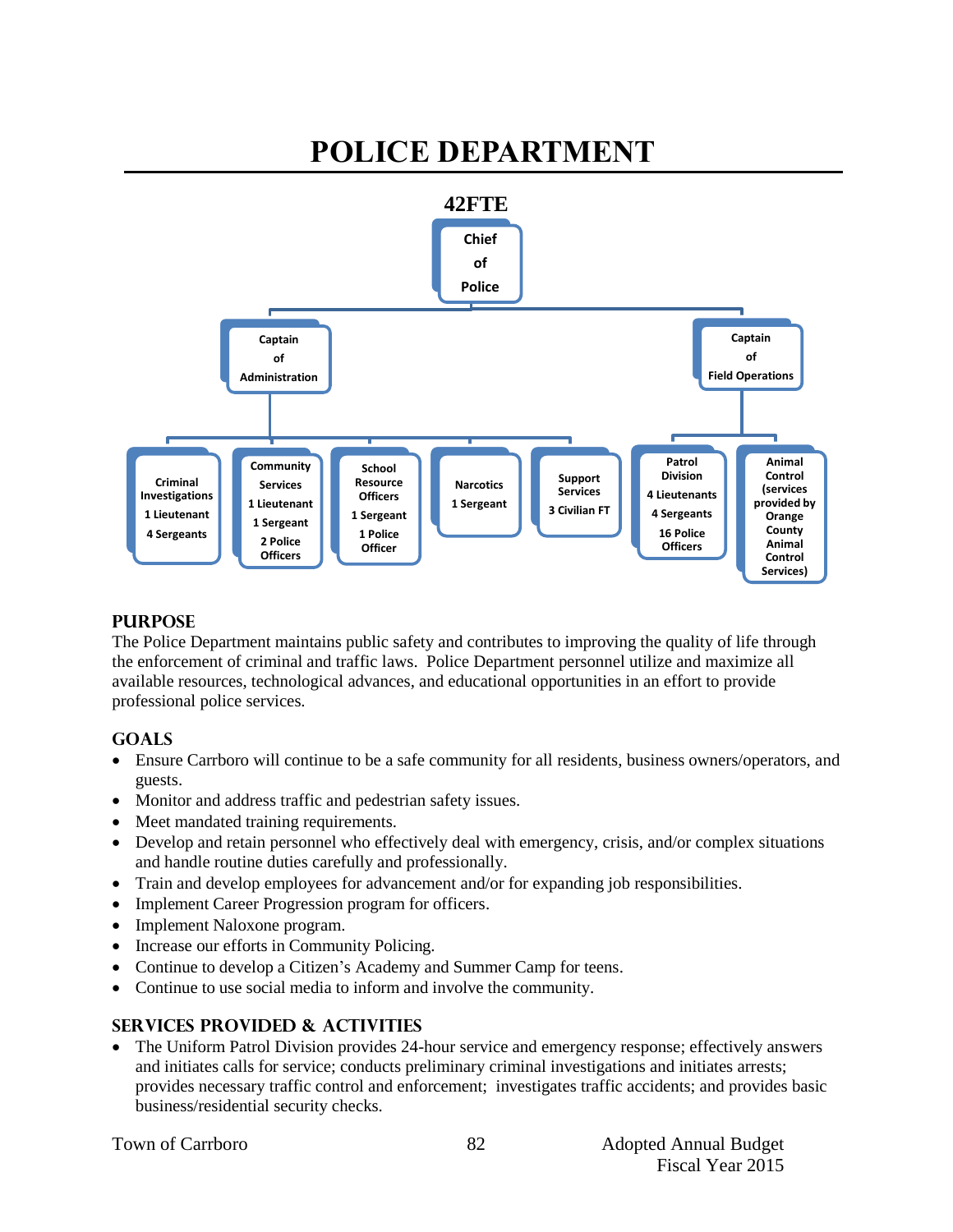- The Criminal Investigations Division investigates major criminal cases and offenses involving juveniles, sexual assault, and domestic violence; processes crime scenes; coordinates efforts with relevant area authorities and service providers; maintains the evidence/ property room; conducts prospective employee background investigations; and provides on-call service.
- The Community Services Division provides law enforcement and other community-related services; partners with the community to meet specific neighborhood-driven requests for assistance; follows-up on complaints of suspected gang-related activity; initiates narcotics investigations; provides School Resource Officers at McDougle Middle and Carrboro High Schools and works with other schools to enhance safety and security; provides general crime prevention and community watch services; works with business owners to enhance safety and security; and provides other community outreach activities.
- The Administrative Division provides direct service to walk-in visitors and answers telephone inquiries; maintains incident reports and other departmental records and compiles monthly Uniform Crime Report; administers Department budget; and ensures that Department personnel receive appropriate training and adhere to the Department's policies and procedures.

#### **PREVIOUS YEAR ACCOMPLISHMENTS**

- Met all mandated training goals.
- Fuel usage down from previous 3-year average.
- Continued the Fit for Duty Program to ensure that all officers are physically and mentally prepared to protect and serve.
- Partnered with local law enforcement agencies, NC SBI, NC National Guard Narcotics Task Force, US Marshals, US Drug Enforcement Agency, and US Alcohol, Tobacco and Firearms during narcotics investigations thus reducing the number of drug houses and street-level drug sales locations.
- Provided police services during all special events that required them.
- Maintained the number of directed patrols and speed enforcement campaigns involving Uniform Patrol Division.
- Increased the number of pedestrian safety operations involving Community Services Division personnel by 200% to date.
- Obtained new or enhanced revenue sources.
- Continued succession planning efforts.
- Maintained staffing levels with the addition of 3 new officers hired.
- Partnered with Public Works and Recreation and Parks staff to provide a safe setting for  $4<sup>th</sup>$  of July Celebration, Carrboro Day, Carrboro Music Festival, the Tift Merritt concert, and several road races.
- Introduced Coffee with A Cop program for citizens.
- Transitioned to new Police Chief and Police Captain.
- Introduced pilot program on idling reduction equipment on patrol vehicles.
- Participated in the NCWatch4Me program concerning pedestrian and bicycle safety.

#### **UPCOMING FISCAL YEAR OBJECTIVES**

- Decrease Fuel Consumption by 5 %
- Meet mandated training goals.
- Finalize Policy Manual Update.
- Maintain Carrboro's Safety for residents, business owners/operators and visitors.
- Increase the number of directed patrols and speed enforcement campaigns involving Uniform Patrol Division personnel.
- Maintain the number of pedestrian safety operations involving Community Services Division personnel.
- Reduce the number of traffic accidents.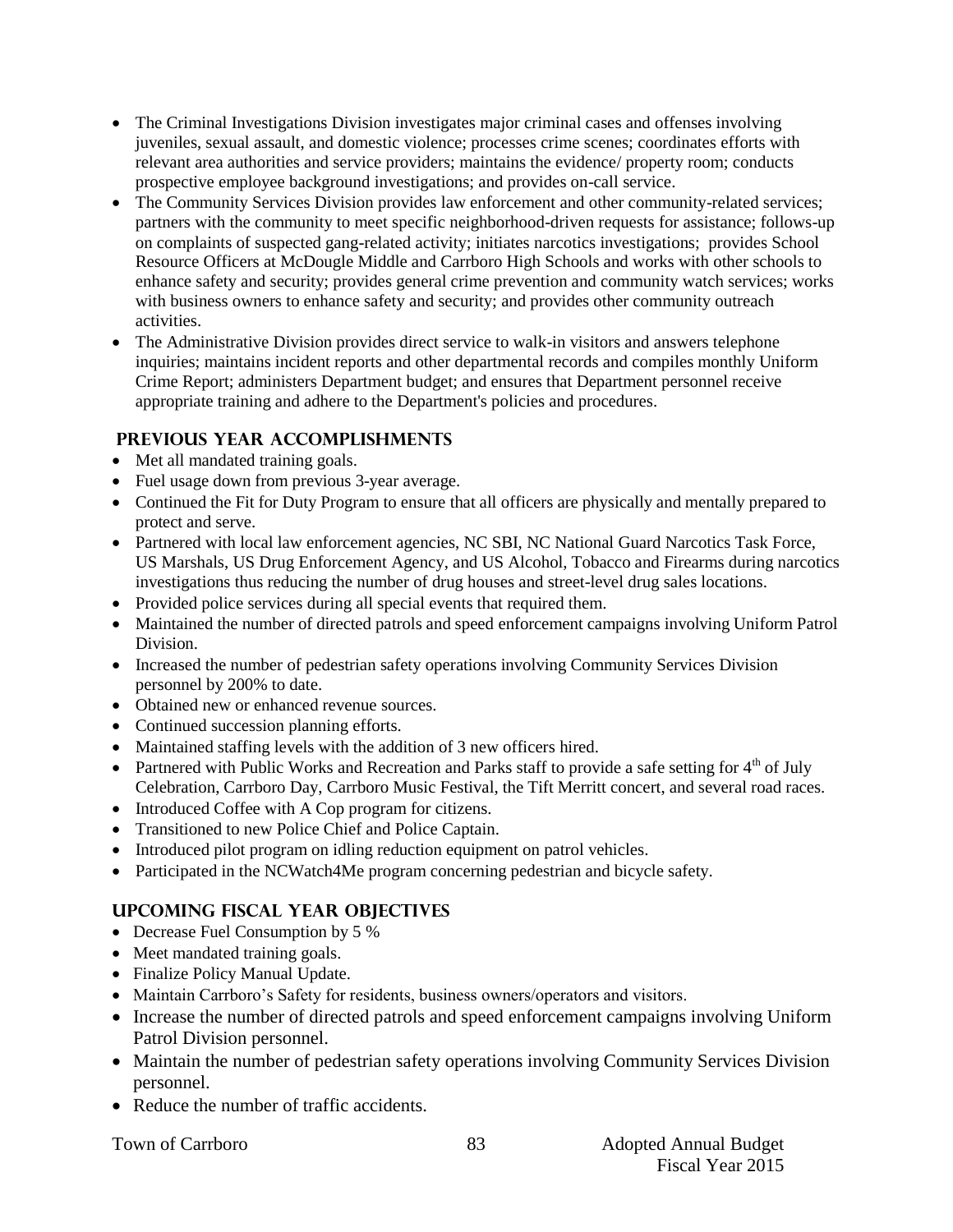- Implement management/leadership training for supervisors.
- Reduce the number of known drug houses and street-level drug sales locations.
- Obtain new or enhanced revenue sources.
- Increase the number of Bicycle Safety Campaign operations performed by Community Services Division.
- Continue partnership with Public Works and Recreation and Parks staff to provide a safe setting for all special events.

#### **BOARD PRIORITIES**

Enhance and sustain quality of life/place issues for everyone. Improve walkability and public transportation.

#### **OBJECTIVES**

- 1. Maintain Carrboro's safety for residents.
- 2. Reduce number of traffic accidents.
- 3. Increase pedestrian safety operations.
- 4. Increase bicycle safety operations.
- 5. Maintain Carrboro's safety for residents by reducing open air drug market.
- 6. Increase Community Service outreach.

|                                                                            | FY2011-12<br><b>ACTUAL</b> | FY2012-13<br><b>ACTUAL</b> | FY2013-14<br><b>ESTIMATED</b> | FY2014-15<br><b>PROJECTED</b> |
|----------------------------------------------------------------------------|----------------------------|----------------------------|-------------------------------|-------------------------------|
| <b>Calls for Service</b>                                                   | 21,586                     | 22,203                     | 22,869                        | 23,783                        |
| <b>Motor Vehicle Accidents</b>                                             | 475                        | 477                        | 477                           | 488                           |
| <b>Criminal Arrests</b>                                                    | 829                        | 768                        | 783                           | 798                           |
| <b>Pedestrian Crossing</b><br><b>Citations Issued</b>                      | 29                         | 101                        | 80                            | 73                            |
| <b>Bicycle Safety Ops</b><br>Conducted                                     | n/a                        | n/a                        | 8                             | 10                            |
| Pedestrian Safety Ops<br>Conducted                                         | 5                          | 21                         | 24                            | 24                            |
| <b>Narcotics Arrests</b>                                                   | 149                        | 105                        | 137                           | 142                           |
| <b>Community Events</b><br>Involvement                                     | 7                          | 73                         | 70                            | 70                            |
| Percentage Increase of<br>Pedestrian Safety Ops<br>Conducted               | n/a                        | 100%                       | 14%                           | 0%                            |
| Percent Change in<br><b>Pedestrian Crossing</b><br><b>Citations Issued</b> | n/a                        | 100%                       | 20% reduction                 | 10%<br>reduction              |
| Percentage Increase of<br><b>Bicycle Safety Ops</b><br>Conducted           | n/a                        | n/a                        | 100%                          | 25%                           |

#### **Performance Measures**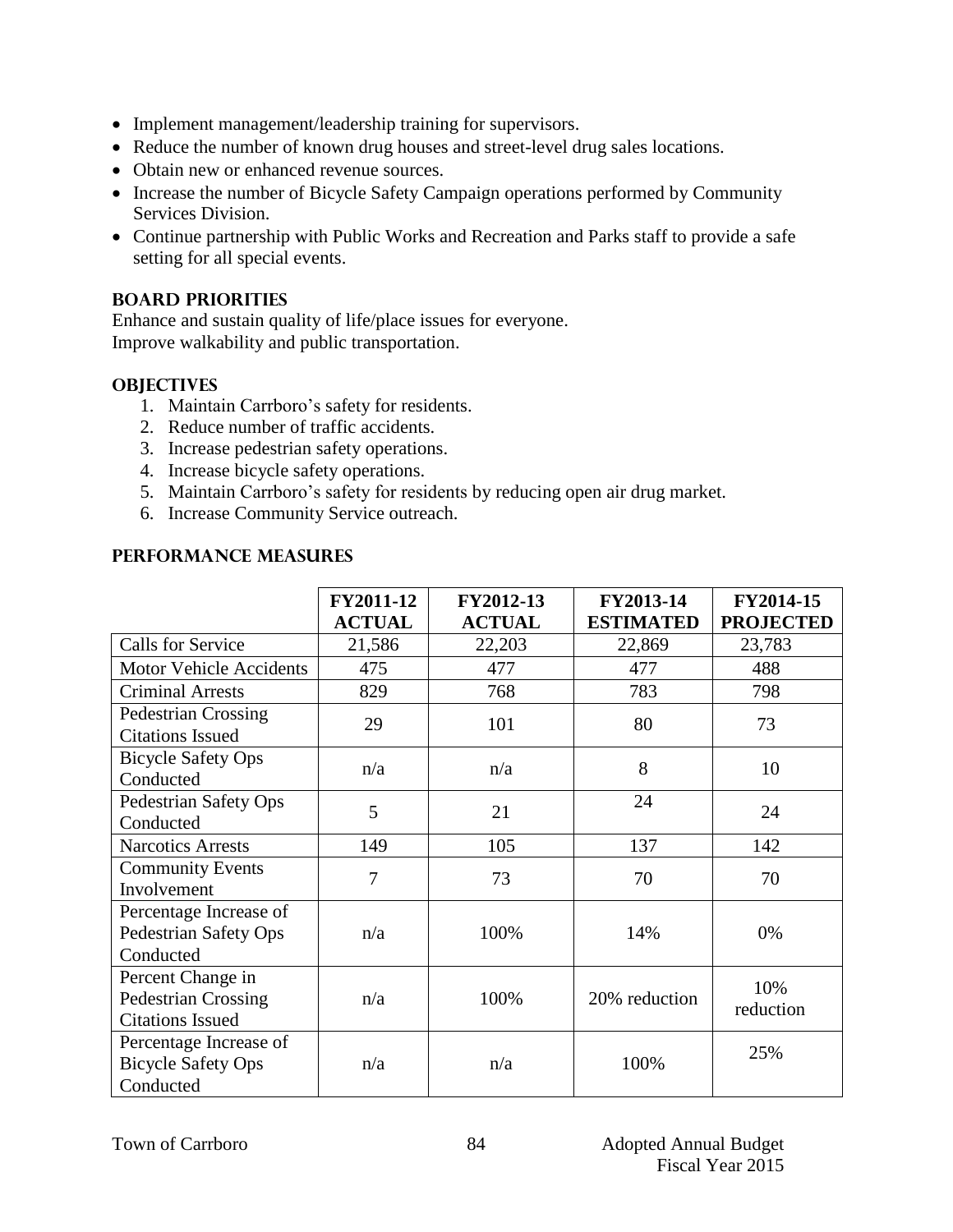# **Budget summary POLICE - DEPARTMENTAL TOTAL**

|                       | 2012-13<br><b>ACTUAL</b> | 2013-14<br><b>ADOPTED</b><br><b>BUDGET</b> | 2014-15<br><b>ADOPTED</b><br><b>BUDGET</b> | <b>CHANGE</b> |
|-----------------------|--------------------------|--------------------------------------------|--------------------------------------------|---------------|
| <b>SUMMARY</b>        |                          |                                            |                                            |               |
| <b>PERSONNEL</b>      | 2,800,392                | 2,853,401                                  | 2,907,621                                  | 2%            |
| <b>OPERATIONS</b>     | 332,871                  | 464,469                                    | 445,023                                    | $-4%$         |
| <b>CAPITAL OUTLAY</b> | 127,788                  | 241,576                                    | 224,425                                    | $-7\%$        |
| <b>TOTAL</b>          | 3,261,051                | 3,559,446                                  | 3,577,069                                  | 0%            |

#### **CHANGES IN BUDGET from PRIOR YEAR ADOPTED BUDGET**

Personnel costs increased due to promotions within divisions, increase in insurance costs and the conversion of a part-time position to full-time. The operations budget decreased based on onetime costs from the previous year. Decrease in capital outlay reflects the purchase of different replacement vehicles at less than the prior year costs.

# *Division Level Summaries*

#### **POLICE ADMINISTRATIVE SUPPORT 510**

|                   | 2012-13<br><b>ACTUAL</b> | 2013-14<br><b>ADOPTED</b><br><b>BUDGET</b> | 2014-15<br><b>ADOPTED</b><br><b>BUDGET</b> | <b>CHANGE</b> |
|-------------------|--------------------------|--------------------------------------------|--------------------------------------------|---------------|
| <b>SUMMARY</b>    |                          |                                            |                                            |               |
| <b>PERSONNEL</b>  | 473,296                  | 471,647                                    | 528,570                                    | 12%           |
| <b>OPERATIONS</b> | 49,478                   | 37,553                                     | 38,361                                     | 2%            |
| CAPITAL OUTLAY    |                          | 38,896                                     |                                            | 0%            |
| <b>TOTAL</b>      | 522,774                  | 548,096                                    | 566,931                                    | 3%            |

#### **changes in budget from prior year adopted budget**

The increase in the Administrative Support Division personnel budget is due to the conversion of a part-time position to full-time. Capital Outlay decreased due to no vehicle replacement purchases in 2014-15.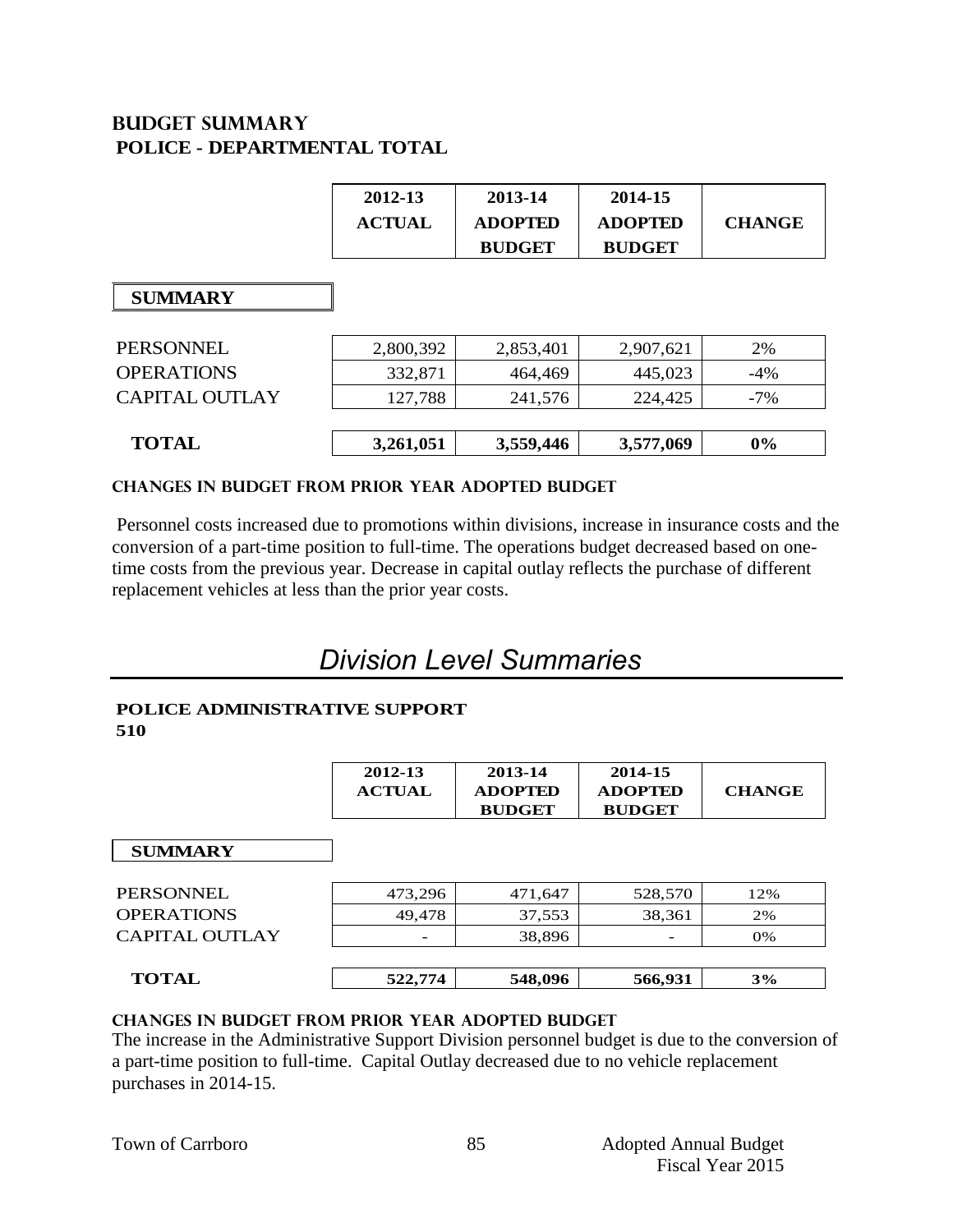# **POLICE PATROL 511**

|                       | 2012-13<br><b>ACTUAL</b> | 2013-14<br><b>ADOPTED</b> | 2014-15<br><b>ADOPTED</b> | <b>CHANGE</b> |
|-----------------------|--------------------------|---------------------------|---------------------------|---------------|
|                       |                          | <b>BUDGET</b>             | <b>BUDGET</b>             |               |
| <b>SUMMARY</b>        |                          |                           |                           |               |
| <b>PERSONNEL</b>      | 1,662,260                | 1,561,757                 | 1,633,701                 | 5%            |
| <b>OPERATIONS</b>     | 212,140                  | 292,795                   | 254,761                   | $-13%$        |
| <b>CAPITAL OUTLAY</b> | 98,266                   | 202,680                   | 224,425                   | 11%           |
| <b>TOTAL</b>          | 1,972,666                | 2,057,232                 | 2,112,887                 | 3%            |

#### **changes in budget from prior year adopted budget**

The Patrol Division personnel budget increased due to promotions and insurance cost increase. Changes in Operations include a decrease due to the one-time cost for P25 flash radio upgrades in the previous year. Capital Outlay increased with the purchase of more replacement vehicles than the prior year.

# **POLICE COMMUNITY SERVICES**

### **512**

| 2012-13       | 2013-14        | 2014-15        |               |
|---------------|----------------|----------------|---------------|
| <b>ACTUAL</b> | <b>ADOPTED</b> | <b>ADOPTED</b> | <b>CHANGE</b> |
|               | <b>BUDGET</b>  | <b>BUDGET</b>  |               |

#### **SUMMARY**

| <b>PERSONNEL</b>      | 351,514 | 471.947                  | 347,909                  | $-26\%$ |
|-----------------------|---------|--------------------------|--------------------------|---------|
| <b>OPERATIONS</b>     | 32,149  | 38,588                   | 37,834                   | $-2\%$  |
| <b>CAPITAL OUTLAY</b> | 29,522  | $\overline{\phantom{a}}$ | $\overline{\phantom{a}}$ | 0%      |
|                       |         |                          |                          |         |

|  | Tи<br>$\Lambda$<br>. <b>.</b> | 106 | 510,535 | 385,743 | 24% |
|--|-------------------------------|-----|---------|---------|-----|
|--|-------------------------------|-----|---------|---------|-----|

#### **changes in budget from prior year adopted budget**

The Community Services Division budget reflects changes in personnel. Operations budget changed due to a decrease in fuel costs.